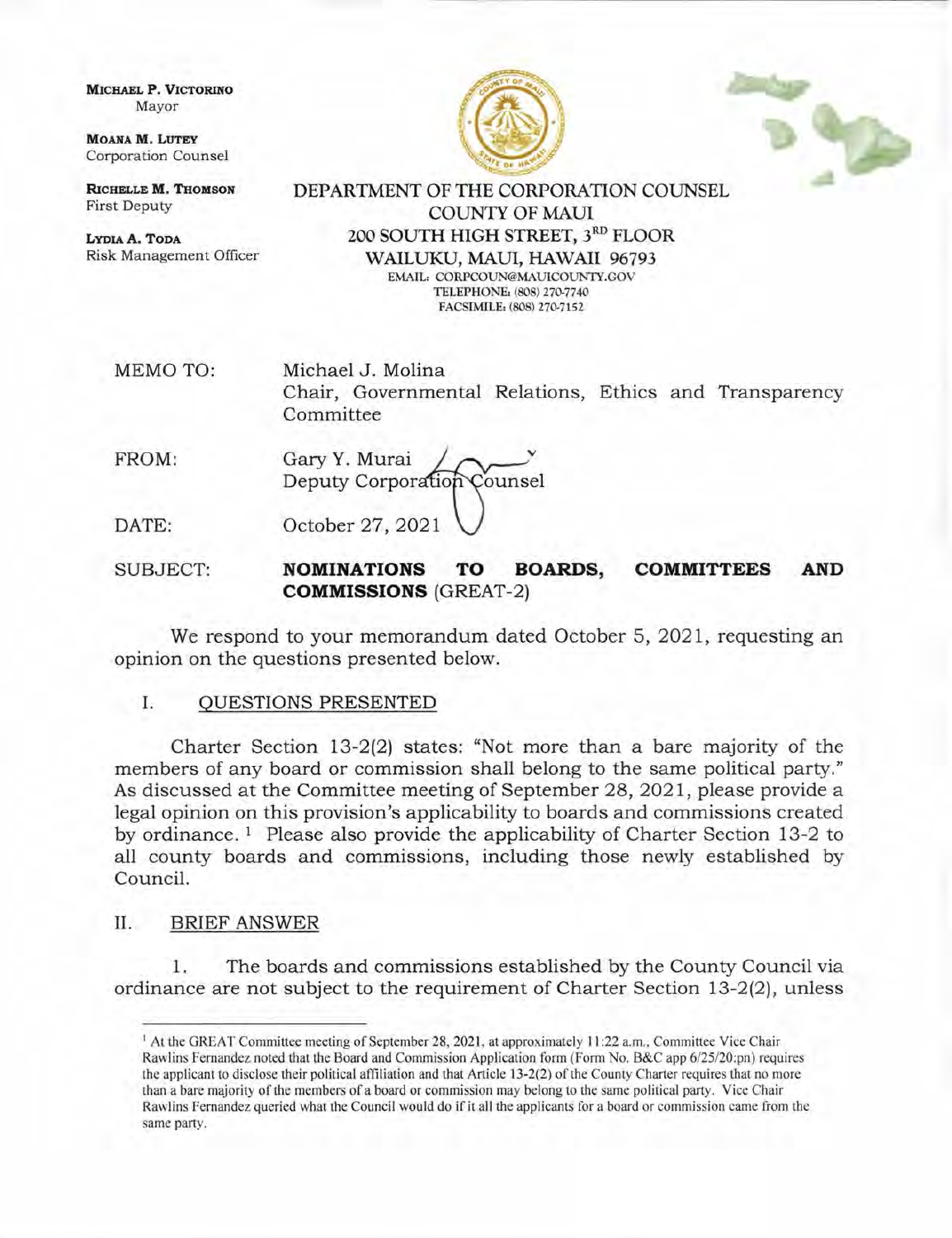Michael J. Molina, Chair October 27,2021 Page 2

the ordinance incorporates Section L3-2(2) or makes the board or commission subject to the requirement that no more than a bare majority of board or commission members may belong to the same political party.

2. Charter Section 13-2 does not apply to boards and commissions created by the Council. However, those boards and commissions incorporate all or parts of Section l3-2, or provide guidance similar to that found in Section  $13-2.$ 

## III. ANALYSIS

Section 13-1(1) of the Charter of the County of Maui ("Charter") defines board or commission as a "board or commission established by this charter" (emphasis added). Interpretation of the language of a county charter is similar to the interpretation of a statute, and that interpretation is based upon the intention of the county, which is ascertained primarily by the language of the charter itself. <sup>2</sup>

Given the clear and unambiguous of definition given to board or commission in Section 13-1(1),<sup>3</sup> we conclude that the boards and commissions established by charter and subject to Section  $13-2(2)$  are, for example, the Fire and Public Safety Commission,<sup>4</sup> the various Planning Commissions,<sup>5</sup> Civil Service Commission,<sup>6</sup> and any of the fourteen or so boards and commissions authorized by the Charter.

However, many boards and commissions created by ordinance specifically incorporate all or parts of Section L3-2, such as the Affirmative Action Advisory Council,<sup>7</sup> the Commission on Persons with Disabilities, $\delta$  and the advisory committees to the Maui Planning Commission,<sup>9</sup> among others. Other boards and commissions created by ordinance such as the Commission on Healing Solutions for the Homeless do not incorporate Section I3-2, but provide its own

<sup>&</sup>lt;sup>2</sup> Maui County Council v. Thompson, 84 Hawaii 105, 106 (Hawaii 1996); Citizens for Equitable and Responsible Government v. Countv of Hawaii, 108 Hawaii 318, 323 (Hawaii 1975)

<sup>3</sup>In statutory construction, words are to be given their usual meaning. H.R.S. \$ 1-11, ("The words of a law are generally to be understood in their most known and usual signification, without attending so much to the literal and strictly grammatical construction of the words as to their general or popular use or meaning.")

<sup>&</sup>lt;sup>4</sup> Charter Section 8-7.2

s Charter Section 8-8.4

<sup>6</sup> Charter Section 8-7.2

<sup>7</sup>Chapter 2.09.020, M.C.C. ("Section 13-2 of the revised charter of the County of Maui shall apply to the affirmative action

advisory council in the same manner as said provisions apply to boards and commissions recognized by the revised charter. . . ") <sup>8</sup>Chapter 2.32.030, M.C.C.

<sup>&</sup>lt;sup>9</sup> Chapter 2.28.050(H), M.C.C (Adopted subsections 2-4 and 6 to 15 of Charter Section 13-2(2))